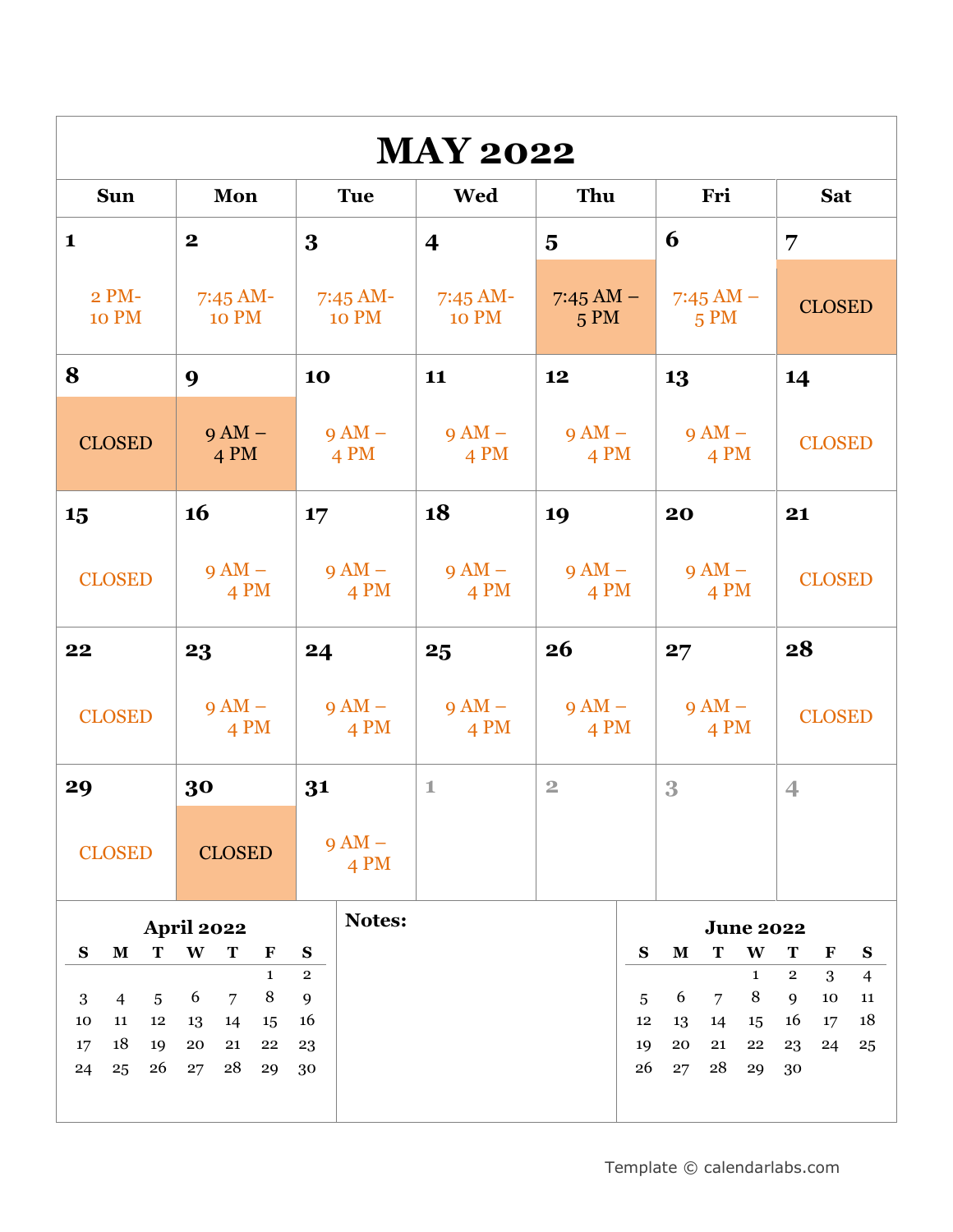| <b>JUNE 2022</b>                                                                                        |                                                                                |                                  |                           |                            |                                                                                                                                      |                                                                                                                     |
|---------------------------------------------------------------------------------------------------------|--------------------------------------------------------------------------------|----------------------------------|---------------------------|----------------------------|--------------------------------------------------------------------------------------------------------------------------------------|---------------------------------------------------------------------------------------------------------------------|
| <b>Sun</b>                                                                                              | Mon                                                                            | <b>Tue</b>                       | Wed                       | Thu                        | Fri                                                                                                                                  | <b>Sat</b>                                                                                                          |
| 29                                                                                                      | 30                                                                             | 31                               | $\mathbf{1}$              | $\boldsymbol{2}$           | $\bf{3}$                                                                                                                             | $\overline{\mathbf{4}}$                                                                                             |
|                                                                                                         |                                                                                |                                  | $9AM -$<br>$4 \text{ PM}$ | $9 AM -$<br>$4 \text{ PM}$ | $9AM -$<br>$4 \text{ PM}$                                                                                                            | <b>CLOSED</b>                                                                                                       |
| $\overline{\mathbf{5}}$                                                                                 | 6                                                                              | 7                                | 8                         | 9                          | 10                                                                                                                                   | 11                                                                                                                  |
| <b>CLOSED</b>                                                                                           | $9 AM -$<br>$4 \text{ PM}$                                                     | $9AM -$<br>$4 \text{ PM}$        | $9AM -$<br>$4 \text{ PM}$ | $9AM -$<br>$4 \text{ PM}$  | $9AM -$<br>$4 \text{ PM}$                                                                                                            | <b>CLOSED</b>                                                                                                       |
| 12                                                                                                      | 13                                                                             | 14                               | 15                        | <b>16</b>                  | 17                                                                                                                                   | 18                                                                                                                  |
| <b>CLOSED</b>                                                                                           | $9AM -$<br>$4 \text{ PM}$                                                      | $9AM -$<br>$4 \text{ PM}$        | $9AM -$<br>$4 \text{ PM}$ | $9AM -$<br>$4 \text{ PM}$  | $9AM -$<br>$4 \text{ PM}$                                                                                                            | <b>CLOSED</b>                                                                                                       |
| 19                                                                                                      | 20                                                                             | 21                               | 22                        | 23                         | 24                                                                                                                                   | 25                                                                                                                  |
| <b>CLOSED</b>                                                                                           | $9 AM -$<br>$4 \text{ PM}$                                                     | $9 AM -$<br>$4 \text{ PM}$       | $9AM -$<br>$4 \text{ PM}$ | $9AM -$<br>$4 \text{ PM}$  | $9AM -$<br>$4 \text{ PM}$                                                                                                            | <b>CLOSED</b>                                                                                                       |
| 26                                                                                                      | 27                                                                             | 28                               | 29                        | 30                         | $\mathbbm{1}$                                                                                                                        | $\overline{2}$                                                                                                      |
| <b>CLOSED</b>                                                                                           | $9AM -$<br>4 PM                                                                | $9 AM -$<br>4 PM                 | $9 AM -$<br>4 PM          | $9 AM -$<br>4 PM           |                                                                                                                                      |                                                                                                                     |
| S<br>$\mathbf{M}$<br>T                                                                                  | <b>May 2022</b><br>W<br>T<br>$\mathbf F$                                       | <b>Notes:</b><br>${\bf S}$       |                           |                            | <b>July 2022</b><br>${\bf S}$<br>$\mathbf M$<br>T<br>W                                                                               | T<br>$\mathbf F$<br>${\bf S}$                                                                                       |
| $\mathbf{2}$<br>3<br>$\mathbf{1}$<br>8<br>9<br>10<br>16<br>17<br>15<br>22<br>23<br>24<br>30<br>29<br>31 | 6<br>5<br>$\overline{4}$<br>11<br>12<br>13<br>18<br>19<br>20<br>26<br>25<br>27 | $\overline{7}$<br>14<br>21<br>28 |                           |                            | $\overline{5}$<br>6<br>3<br>$\overline{4}$<br>10<br>11<br>$12\,$<br>13<br>18<br>19<br>${\bf 20}$<br>17<br>26<br>24<br>25<br>27<br>31 | $\mathbf{1}$<br>$\mathbf 2$<br>$\,8\,$<br>9<br>$\overline{7}$<br>16<br>14<br>15<br>21<br>22<br>23<br>28<br>29<br>30 |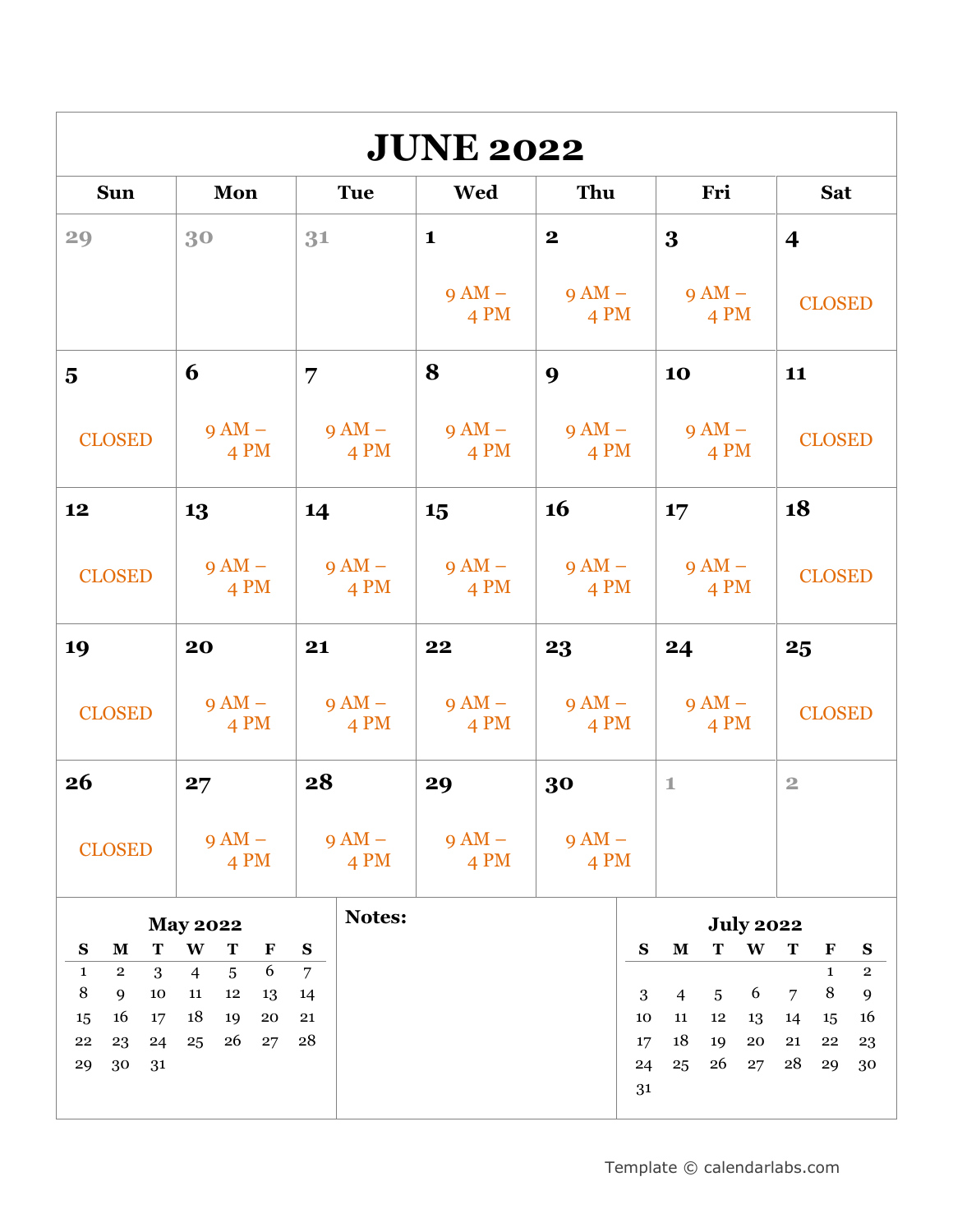| <b>JULY 2022</b>                 |                                                          |                            |                           |                            |          |                                                           |                                            |
|----------------------------------|----------------------------------------------------------|----------------------------|---------------------------|----------------------------|----------|-----------------------------------------------------------|--------------------------------------------|
| <b>Sun</b>                       | Mon                                                      | <b>Tue</b>                 | <b>Wed</b>                | Thu                        |          | Fri                                                       | <b>Sat</b>                                 |
| 26                               | 27                                                       | 28                         | 29                        | 30                         |          | $\mathbf{1}$                                              | $\boldsymbol{2}$                           |
|                                  |                                                          |                            |                           |                            |          | $9 AM -$<br>4 PM                                          | <b>CLOSED</b>                              |
| 3                                | $\overline{\mathbf{4}}$                                  | $\overline{\mathbf{5}}$    | 6                         | 7                          |          | 8                                                         | 9                                          |
| <b>CLOSED</b>                    | <b>CLOSED</b>                                            | $9 AM -$<br>4 PM           | $9AM -$<br>4 PM           | $9AM -$<br>4 PM            |          | $9AM -$<br>4 PM                                           | <b>CLOSED</b>                              |
| 10                               | 11                                                       | 12                         | 13                        | 14                         |          | 15                                                        | <b>16</b>                                  |
| <b>CLOSED</b>                    | $9AM -$<br>4 PM                                          | $9 AM -$<br>$4 \text{ PM}$ | $9AM -$<br>4 PM           | $9 AM -$<br>4 PM           |          | $9 AM -$<br>4 PM                                          | <b>CLOSED</b>                              |
| 17                               | 18                                                       | 19                         | 20                        | 21                         |          | 22                                                        | 23                                         |
| <b>CLOSED</b>                    | $9AM -$<br>$4 \text{ PM}$                                | $9 AM -$<br>$4 \text{ PM}$ | $9AM -$<br>$4 \text{ PM}$ | $9 AM -$<br>$4 \text{ PM}$ |          | $9 AM -$<br>$4 \text{ PM}$                                | <b>CLOSED</b>                              |
| 24                               | 25                                                       | <b>26</b>                  | 27                        | 28                         |          | 29                                                        | 30                                         |
| <b>CLOSED</b>                    | $9AM -$<br>$4 \text{ PM}$                                | $9 AM -$<br>$4 \text{ PM}$ | $9AM -$<br>$4 \text{ PM}$ | $9 AM -$<br>$4 \text{ PM}$ |          | $9AM -$<br>4 PM                                           | <b>CLOSED</b>                              |
| 31                               | $1\,$                                                    | $\overline{2}$             | 3                         | $\overline{4}$             |          | 5 <sup>1</sup>                                            | 6                                          |
| <b>CLOSED</b>                    |                                                          |                            |                           |                            |          |                                                           |                                            |
|                                  | <b>June 2022</b>                                         | Notes:                     |                           |                            |          | <b>August 2022</b>                                        |                                            |
| $\mathbf S$<br>$\mathbf M$<br>T  | W<br>T<br>F                                              | ${\bf S}$                  |                           |                            | S        | $\mathbf T$<br>W<br>${\bf M}$                             | ${\bf S}$<br>T<br>$\mathbf F$              |
| 6<br>$\overline{7}$<br>5         | $\mathbf{1}$<br>$\overline{2}$<br>3<br>$\, 8$<br>9<br>10 | $\overline{4}$<br>11       |                           |                            | 7        | 3<br>$\overline{2}$<br>$\mathbf{1}$<br>$\,8\,$<br>9<br>10 | 6<br>5<br>$\overline{4}$<br>12<br>13<br>11 |
| 12<br>13<br>14                   | 16<br>15<br>17                                           | 18                         |                           |                            | 14       | 16<br>17<br>15                                            | 18<br>19<br>20                             |
| 19<br>20<br>21<br>26<br>28<br>27 | ${\bf 22}$<br>23<br>24<br>29<br>30                       | 25                         |                           |                            | 21<br>28 | 23<br>22<br>24<br>29<br>30                                | 26<br>$27\,$<br>25                         |
|                                  |                                                          |                            |                           |                            |          | 31                                                        |                                            |